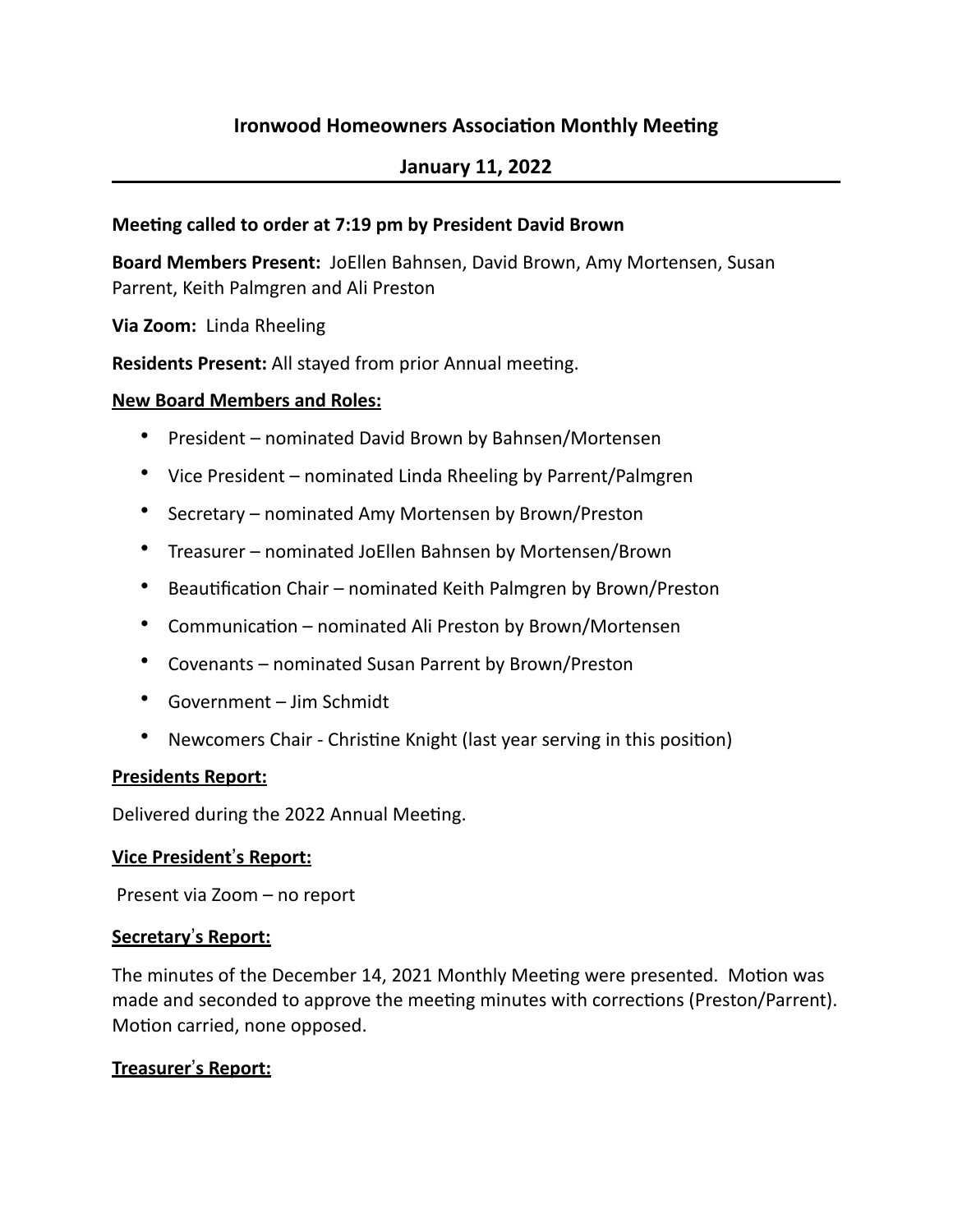JoEllen Bahnsen reported income of \$17,450.00 and expenses of \$93.94 reported at the January meeting.

Reviewed the current bank statement.

Treasurer's report was received and filed.

## **Beautification Report:**

Walt will support Keith in his new role.

## **Communications Report:**

Website usage  $-350$  unique visits. Website visits were up due to proxy and bylaw changes.

Newsletter is coming in March around the first. Deadline for content is due February 11th.

## **Covenants Report:**

- \*\*\*\* Foxwood second friendly contact sent regarding trash bins in view. New residents in fall 2021 the letter was focused to help explain the covenants.
- \*\*\*\* Ironwood Enclosed trailer in drive due to number of letters sent to owner and no response, it was decided to turn over to the Attorney. Attorney wrote and sent certified letter on 12/29/21. The trailer was then removed between the 5<sup>th</sup> and  $8<sup>th</sup>$  of January. Attorney's fee is \$350 for the letter to the resident. The bill usually would be sent to the HOA, but the Homeowner in violation then paid the fee directly to the Attorney by phone.
- \*\*\*\* Ironwood A second letter was sent on  $12/20/21$  regarding a new shed that was constructed in the backyard. As of today, the shed is still existing. The Board discussed timeline last month – Susan is looking for Board direction on next steps. Amy confirmed that there has been no contact from the resident since letters sent. Send certified letter from the Board and then it will move to the Attorney.
- \*\*\*\* Foxwood Enclosed trailer has been parked in driveway for extended time repetitive violation. Certified letter was mailed  $12/20/21$  and delivery attempted twice, then remained at post office for recipient to pick up. Letter had not been picked up from post office as of today  $1/11/22$ . The Town additionally has been involved due to their ordinances regarding trailers in driveway. They have additionally sent out several letters. The homeowner has until 1/21/22 to move the trailer otherwise the town legal department will be involved. The Board will wait to see how the town legal department follows up, before involving the Associations attorney.